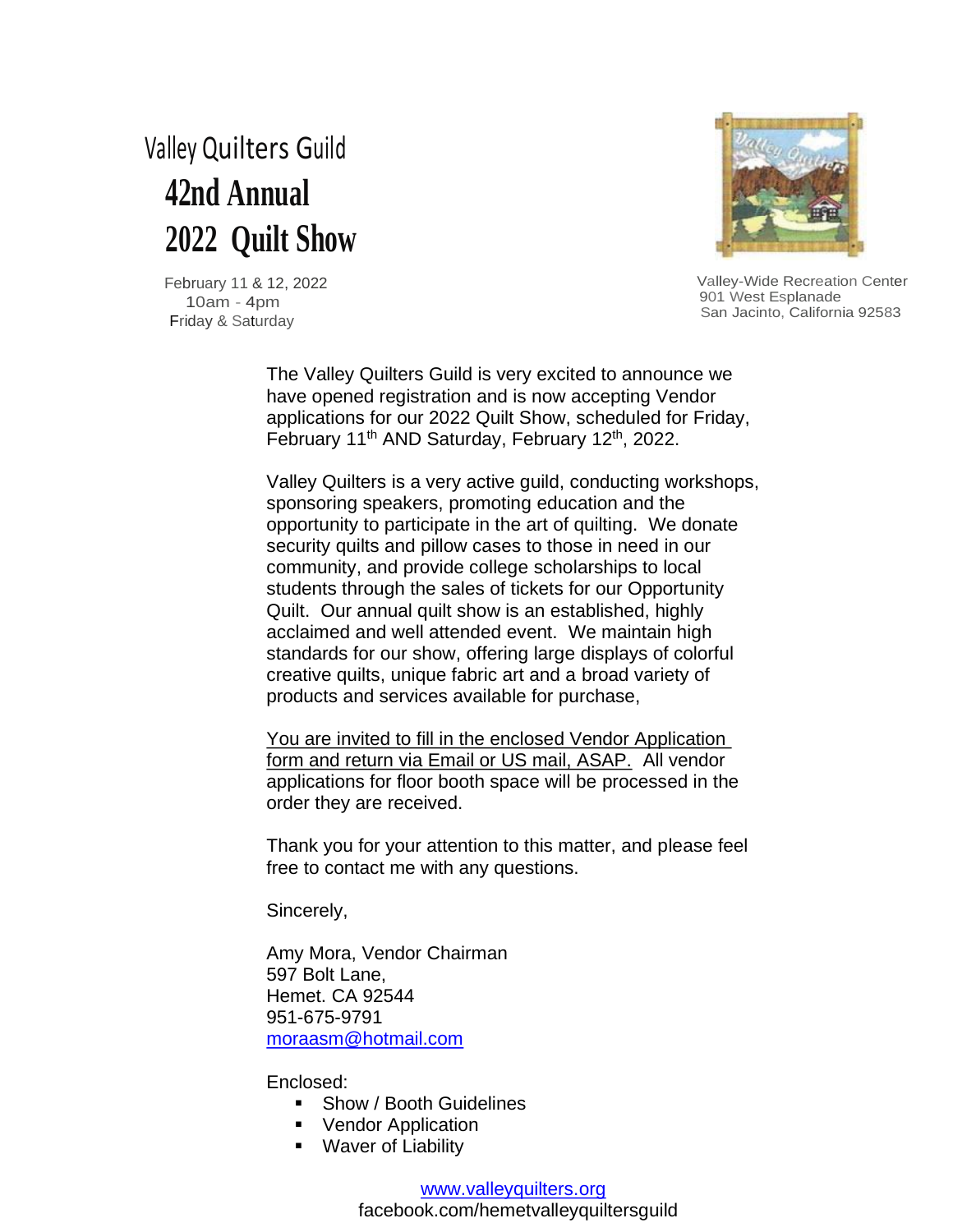#### **VALLEY QUILTERS GUILD ANNUAL QUILT SHOW Information & Guidelines for VENDOR APPLICATION**

### **Valley-Wide Recreation Center 901 Esplanade Avenue, San Jacinto, CA 92582**

#### **Friday, February 11, 2022 – 10:00am – 4:00pm Saturday, February 12, 2022 – 10:00am – 4:00pm**

Attached you will find an application for floor booth space for the Valley Quilters Guild 2022 Annual Quilt Show. If you wish to apply, please complete the application and return via E-mail or US mail at the address below.

Please do submit your application ASAP as all vendor applications for floor booth space will be reviewed and selections made in the order the applications are received. Space assignments will be at the discretion of the Show Committee.

#### **BOOTH SPACES AVAILABLE**

Booth space is 12' deep and are available at:  $12'$ x  $12'$  @ \$100.00 12'x 18' @ \$200.00 12'x 24' @ \$300.00

6'& 8' tables and chairs are available without charge.

#### **BOOTH RENTAL FEE**

The booth rental fee is due **IMMEDIATELY.** You may forward this fee at any time, however, the fee *must be received by the October 1st due date*. **There will be a \$25.00 charge for cancellations before January 1, 2022. NO refunds will be made after January 1, 2022.**

### **WAVER OF LIABILITY**

Waver of Liability forms – We must have a Waver form for **EACH PERSON** who will be working in your booth, prior to the show date. (This is a requirement of the facility)

#### **DUE DATE SUMMARY**:

Applications are due immediately to reserve floor space for your booth **Booth rental fee AND Waver of Liability Form(s), are due by October 1, 2021.**

## **SHOW TIME**

**SET UP**

Booths may be set up:

**Thursday, Feb. <sup>10</sup>th, from 1:00pm until 6:00pm OR Friday, Feb 11th , from 7:00am until 9:30am**

**YOUR booth must be totally set up by 9:30am Friday, February 11th .**

In setting up your booth:

- ✓ You must stay within your assigned space, *including walls and supports,* a height requirement may be imposed.
- ✓ *NO* more than *TWO Spotlights*, per booth to accommodate the building's electrical system.
- ✓ *Nothing* may be attached to the walls. If you need wall space, please let us know and we will attempt to accommodate your request.
- ✓ *Windows may NOT be covered* due to the possibility of power interruptions.
- $\checkmark$  Tables must be covered.

Contact me with any questions.

**Sincerely,**

**Amy Mora, Vendor Chairman 597 Bolt Lane, Hemet, CA 92544 moraasm@hotmail.com**

**951-675-9791**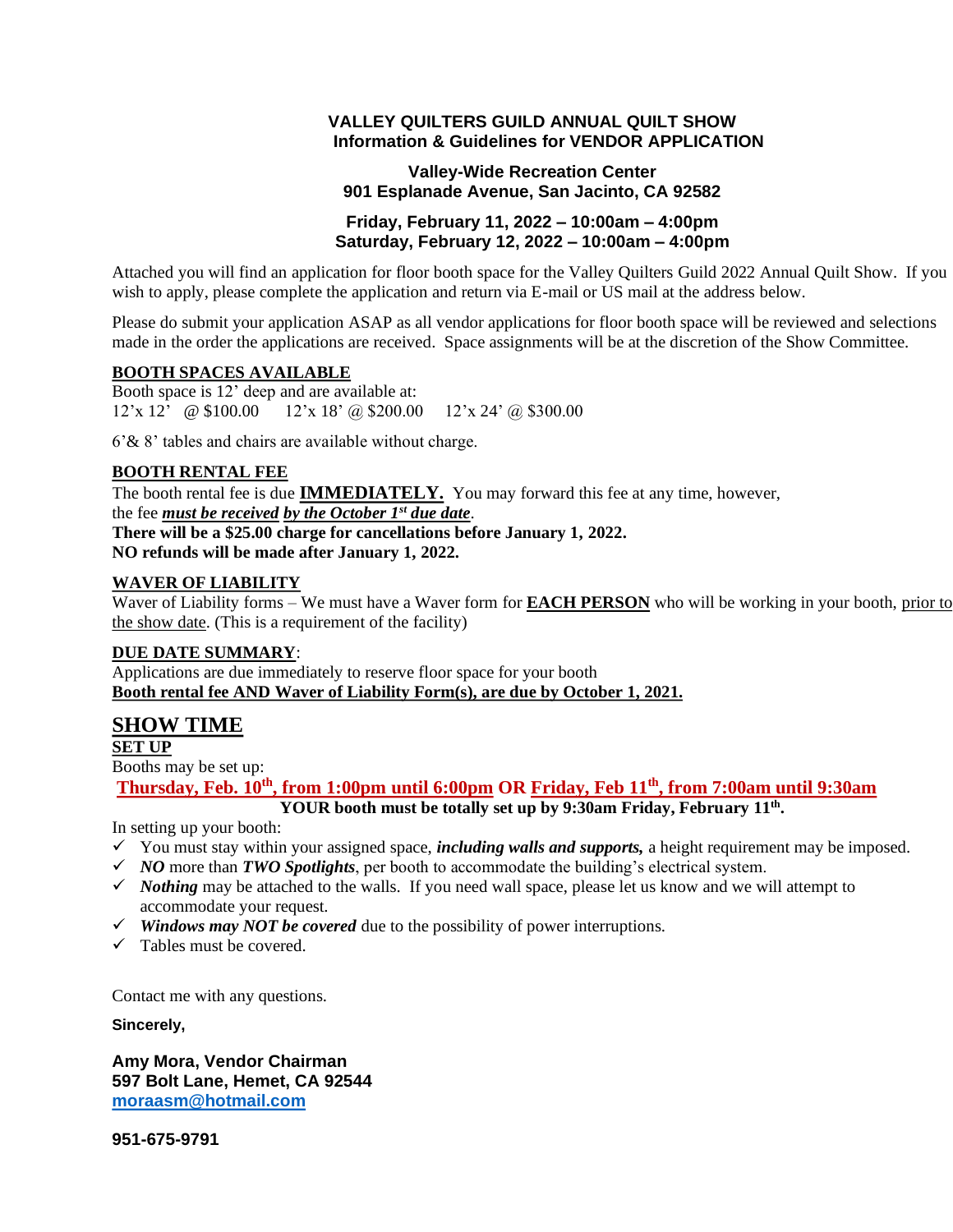## **VALLEY QUILTERS GUILD ANNUAL QUILT SHOW VENDOR APPLICATION**

**Valley-Wide Recreation Center 901 Esplanade Avenue, San Jacinto, CA 92582**

**Friday, February 11, 2022 – 10:00am – 4:00pm Saturday, February 12, 2022 – 10:00am – 4:00pm PLEASE PRINT CLEARLY**

| California Resale No. ____________________E-Mail_________________________________                                                                                                                                                                         |                                                                                                                       |  |  |  |  |
|-----------------------------------------------------------------------------------------------------------------------------------------------------------------------------------------------------------------------------------------------------------|-----------------------------------------------------------------------------------------------------------------------|--|--|--|--|
|                                                                                                                                                                                                                                                           |                                                                                                                       |  |  |  |  |
|                                                                                                                                                                                                                                                           |                                                                                                                       |  |  |  |  |
| Tables and chairs are supplied without charge. The tables are 6'.                                                                                                                                                                                         |                                                                                                                       |  |  |  |  |
|                                                                                                                                                                                                                                                           |                                                                                                                       |  |  |  |  |
| Special Requirements for your booth (every attempt will be made to accommodate) DO YOU NEED ELECTRIC?                                                                                                                                                     |                                                                                                                       |  |  |  |  |
| Number of persons working your booth________________.<br>Every person working at the show will be required to sign a Waver of Liability.<br>Vendors are requested to give two (2) door prizes.                                                            | <u> 1989 - Johann Stoff, deutscher Stoff, der Stoff, der Stoff, der Stoff, der Stoff, der Stoff, der Stoff, der S</u> |  |  |  |  |
| Are you willing to furnish door prizes (yes / no) Fri. ________ Sat. _______.                                                                                                                                                                             |                                                                                                                       |  |  |  |  |
| Return applications, to the address shown below, by Email or US mail.<br>Applications will be accepted and booth assignment made in the order that applications are<br>received.<br>Booth payment is to be received no later than <b>October 1, 2021.</b> |                                                                                                                       |  |  |  |  |
| Amy Mora, Vendor Chairman<br>597 Bolt Lane, Hemet, CA 92544 (951-675-9791)<br>moraasm@hotmail.com                                                                                                                                                         |                                                                                                                       |  |  |  |  |